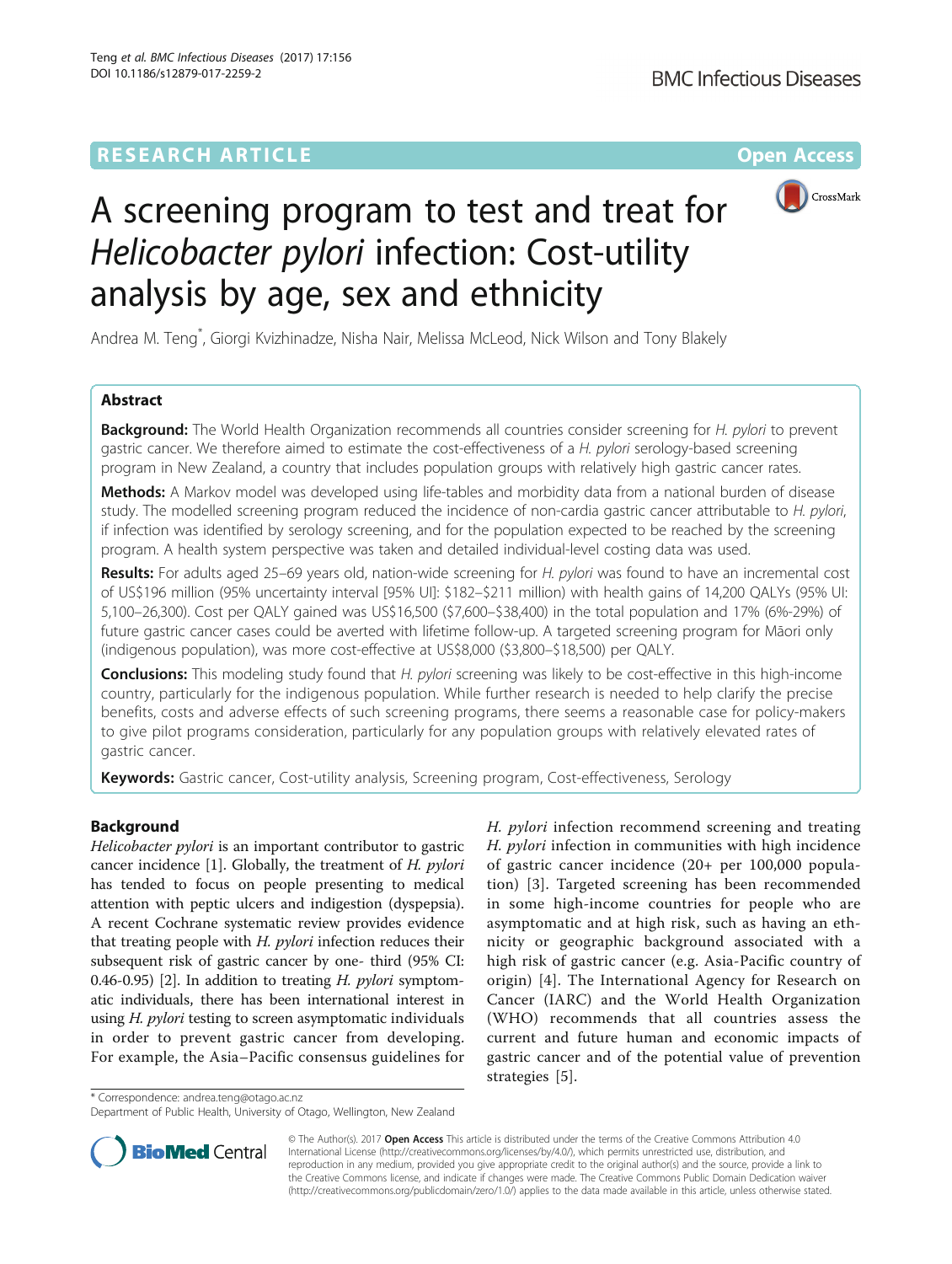In addition to other important social values (such as equity), intervention cost-effectiveness is an important consideration in the prioritization and funding of health services. Ten or more cost-effectiveness evaluations for H. pylori screening, such as serology testing, have been published from both high and low gastric cancer incidence countries including China, Taiwan, Singapore, United States, Canada and the United Kingdom. All evaluations found that *H. pylori* screening and treatment was cost-effective, given country-specific willingness-topay thresholds [[5\]](#page-9-0). The models tended however to have important limitations [[5\]](#page-9-0) including: (i) not using metaanalysis effect sizes for H.  $pylori$  treatment [\[2, 6](#page-9-0)] (although some model estimates were similar to metaanalyses estimates  $[7-10]$  $[7-10]$  $[7-10]$  $[7-10]$  and had similar uncertainty [[7, 8\]](#page-9-0)); (ii) all but two [[9](#page-9-0), [11\]](#page-9-0) modelling studies were based on life-years-saved rather than quality adjusted life years (QALYs); (iii) few studies [\[11](#page-9-0)–[13](#page-9-0)] conducted a probabilistic analysis to evaluate the uncertainty in the data modeled; (iv) harmful effects of treatment were generally not considered; and (v) there were no data on low-income countries. This paper aims to address the first four of these limitations.

New Zealand is an ideal high-income country for such a case study given the good quality national datasets that support modeling the cost-effectiveness of a H. pylori screening program. The age-standardized incidence of gastric cancer for New Zealand in 2011 was 8.0 for men and 4.3 per 100,000 for women and incidence in Māori was 18.6 for men and 14.9 per 100,000 for women (WHO World Standard Population, all ages). Gastric cancer demonstrates one of the greatest ethnic inequalities of any cancer site in New Zealand being 2.48 times higher for Māori (indigenous population) and 2.64 times higher for Pacific peoples compared to NZ European (averaged over 1981-2004) [[14](#page-9-0)]. H. pylori infection is likely the greatest contributor to those inequalities [[15](#page-9-0)].

We therefore undertook an assessment of the costeffectiveness of a H. pylori population screening program in New Zealand. The indigenous Māori population was selected to examine the relative cost-effectiveness of screening for a group with higher  $H$ . *pylori* infection prevalence and gastric cancer incidence. This selection was appropriate given excellent ethnicity data for Māori in New Zealand, and the New Zealand Government's treaty and ethical obligations to protect indigenous health.

# Methods

We developed a Markov macrosimulation model to evaluate cost-effectiveness of a H. pylori screening program in New Zealand in 2011 compared with current medical practice. A total population screening program for 25-69 year olds was compared with a targeted screening program for Māori 25-69 years old.

# Model overview

The Markov model consisted of states including: healthy, gastric cancer, death from gastric cancer and death from other causes (Fig. 1). We did not explicitly model states of H. pylori infection and pre-cancer but instead aimed to have a simple model structure and ensure that transition probabilities 'captured' different H. pylori prevalence in population groups.

# Intervention and comparator definition

The modeled screening programs comprised a serology test to screen for *H. pylori* in healthy individuals, eradication treatment with antibiotics from a primary care doctor if required, a fecal antigen test of cure (retest) and second - line treatment if required. The recommended first-line eradication was triple therapy (omeprazole 20 mg, amoxicillin 1 g and clarithromycin 500 mg twice daily for seven days [\[16\]](#page-9-0)). Second-line eradication was quadruple therapy [[16](#page-9-0)] and this was not followed by a retest. We assumed that all individuals testing positive would be treated.

Similar to many other cost-utility analyses [\[7](#page-9-0)–[11](#page-9-0), [13, 17](#page-9-0)–[19\]](#page-9-0), we adopted the H. *pylori* serology for the screening test in the main results because of its feasibility, acceptability and affordability. The alternative fecal antigen screening test is a test of active infection, however the test costs more than serology, requires a sample to be delivered promptly to the laboratory and requires patients to stop taking omeprazole, antibiotics and bismuth (OAC) for two to four weeks prior to the test, which is likely to be more problematic for participants. However, we present key results and uncertainty for fecal antigen-based screening in a probabilistic sensitivity analysis. Fecal antigen screening costs were adjusted to reflect differences in the laboratory cost and the fewer positive tests expected, by adopting a screening study finding from Japan, where fecal antigen had consistently 8% fewer positive tests compared to serology (56%/61%) [[20\]](#page-9-0). Fecal antigen was selected in

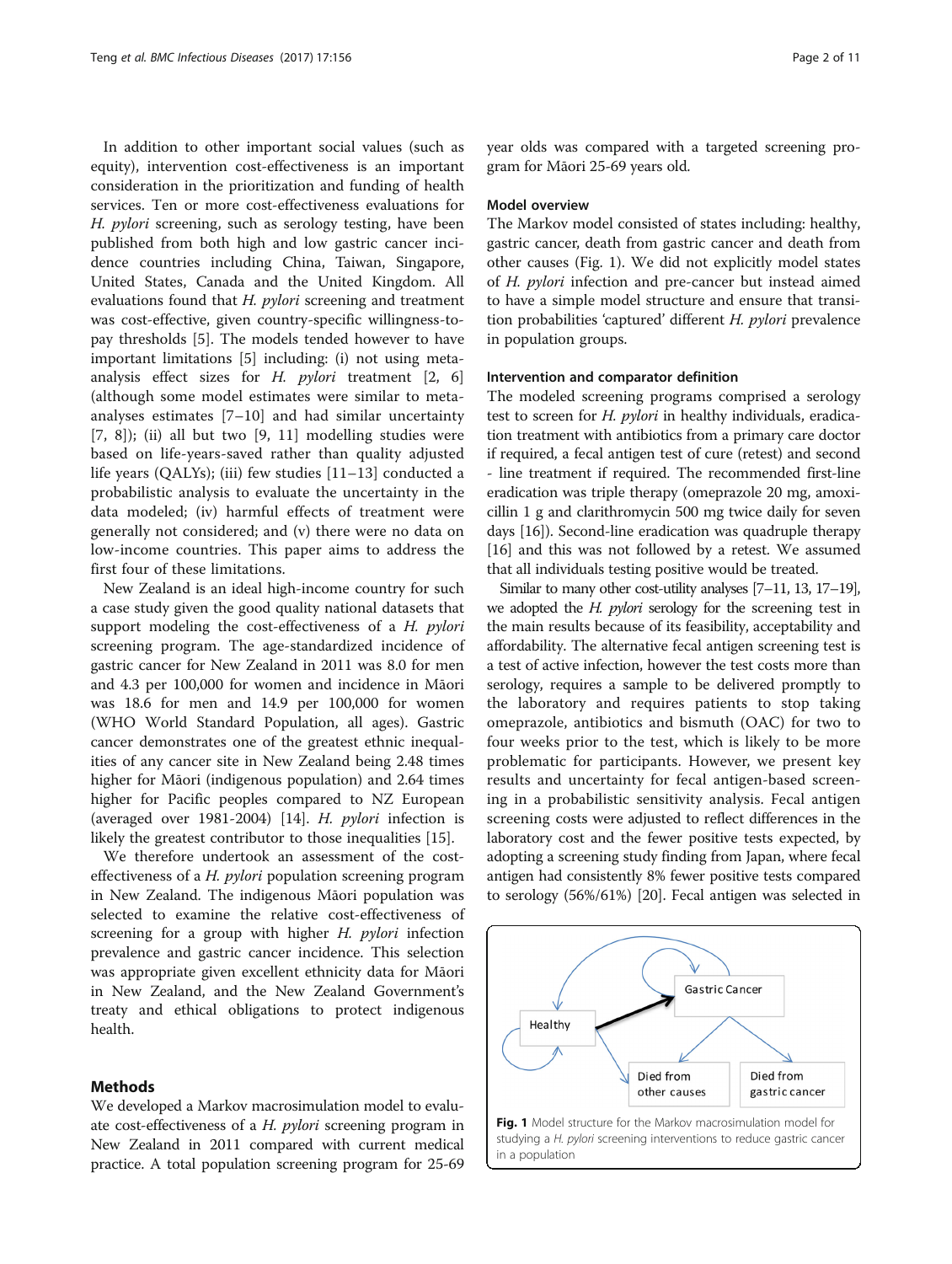preference to urea breath test, because the former is widely used in this setting and more affordable, despite possible differences in acceptability.

# Input parameters

The transition rate from 'healthy' to 'gastric cancer' was governed by cancer registry incidence rates and varied by ethnicity [\[21](#page-9-0)]. A 2% decline in gastric cancer incidence over time was incorporated in the model, consistent with global [\[5](#page-9-0), [22\]](#page-10-0) and New Zealand trends. Mortality rates from other causes were obtained from official New Zealand life tables [[23](#page-10-0)], and the rates of gastric cancer death were derived from New Zealand cancer registry [[24\]](#page-10-0).

We used a modified version of a traditional qualityadjusted life-year referred to as  $QALY^{DW}$ .  $QALY^{DW}$  are essentially the same as traditional QALYs, except in two aspects: we use disability weights (rather than utilities) derived using pairwise comparison methods in population surveys from the Global Burden of Disease 2010 study [[25\]](#page-10-0), and we allow for sex and age-specific background morbidity from a New Zealand burden of disease study [\[26\]](#page-10-0). We use the term  $QALY^{DW}$  in the methods sections of this paper, but default to "QALYs" elsewhere.

# **Effect size**

A meta-analysis by Ford et al. [\[2\]](#page-9-0) reported that the reduction in gastric cancer (referred to here as the effect size) among people with  $H.$  pylori infection who were treated vs not treated was 34% (RR: 0.66, CI: 0.46-0.95). The effect size is only relevant to cases of gastric cancer expected to occur in people with  $H$ . *pylori* infection that is detected by screening. We therefore applied the effect size to the number of gastric cancer cases that potentially could be prevented i.e. non-cardia gastric cancer that was attributable to  $H.$  *pylori*, for people who are likely to be screened (i.e. coverage) and where H. pylori is likely to be detected by the screening test (i.e. sensitivity of the screening test) (Table [1](#page-3-0)). We used these specifications:.

- 1. The proportion of gastric cancer that was non-cardia was set to the New Zealand distribution of non-cardia and cardia gastric cancer, excluding overlapping and undefined subtypes (2007-2011 in New Zealand, Cancer Trends). It varied by ethnicity and sex but was generally stable by age.
- 2. We set 89% as the proportion of non-cardia gastric cancer attributable to *H. pylori* (population attributable fraction, PAF) [[1](#page-9-0)], based on three prospective studies from Europe and Australia, where *H. pylori* tested by immunoblot was present in nearly 95% of non-cardia

gastric cancer cases [[1](#page-9-0)]. It was not possible to allow the PAF to vary by time and subgroup.

- 3. Coverage of screening in the main model was set according to the coverage of cardiovascular risk assessments (CVRA) for adults in New Zealand [\[27](#page-10-0)] adjusted for primary care enrolment, namely 81% for Māori and 84% for non-Māori. A scenario analysis including 'equal coverage' by ethnicity was also run. Both CVRA and *H. pylori* screening are administered though primary care and involve blood tests in adults. CVRAs are a funded government target.
- 4. The sensitivity of screening was set at 89% for serology (and 95% for fecal antigen in a probabilistic scenario analysis) in line with the literature [[5](#page-9-0), [28](#page-10-0)].

The effect size was modeled to respond to different eradication rates by ethnicity, at least partially due to differences in *H. pylori* clarithromycin resistance [\[29](#page-10-0)]. This was set using the relative eradication rate in New Zealand [\[29](#page-10-0)] compared to a pooled eradication rate from the meta-analysis (with the addition of 60% eradication for people who failed first line therapy and were retreated [\[16](#page-9-0)]).

In developing the model we assumed that the relative risk reduction of gastric cancer in H. pylori positive participants (largely dependent on one large trial in China) [[2\]](#page-9-0) would be similar in high and low gastric cancer incidence countries. The effect size was estimated to apply over a lifetime of follow-up, similar to other cost-utility analyses (CUAs; Table [3\)](#page-7-0), and the reinfection rate in screened adults was assumed to be 0% given transmission predominantly occurs in infants and children [\[5](#page-9-0)]. A CUA in the UK that included a reinfection rate of 0.3% in a scenario analysis, found it had a small impact on cost-effectiveness [[13\]](#page-9-0).

It is plausible that the effect of treatment may be greater in younger people because they have no preexisting metaplastic changes. However, a significant effect size was evident in 55+ year olds in China [[30](#page-10-0)] and there was no statistical evidence from a meta-analysis that the effect differed by presence of pre-neoplastic lesions [[2\]](#page-9-0). We therefore included all ages in this analysis, assumed the effect size to be the same across age groups, and suggest future trials and meta-analyses stratify results by age wherever possible.

The downstream healthcare system costs and benefits that were incurred or averted (offset) as a result of the intervention were calculated from the health sector perspective. Costs and benefits outside the health system such as benefits to worker productivity were therefore out of scope. Costs were reported in 2011 New Zealand dollars (NZ\$) and exclude a value-added tax (GST). Selected results are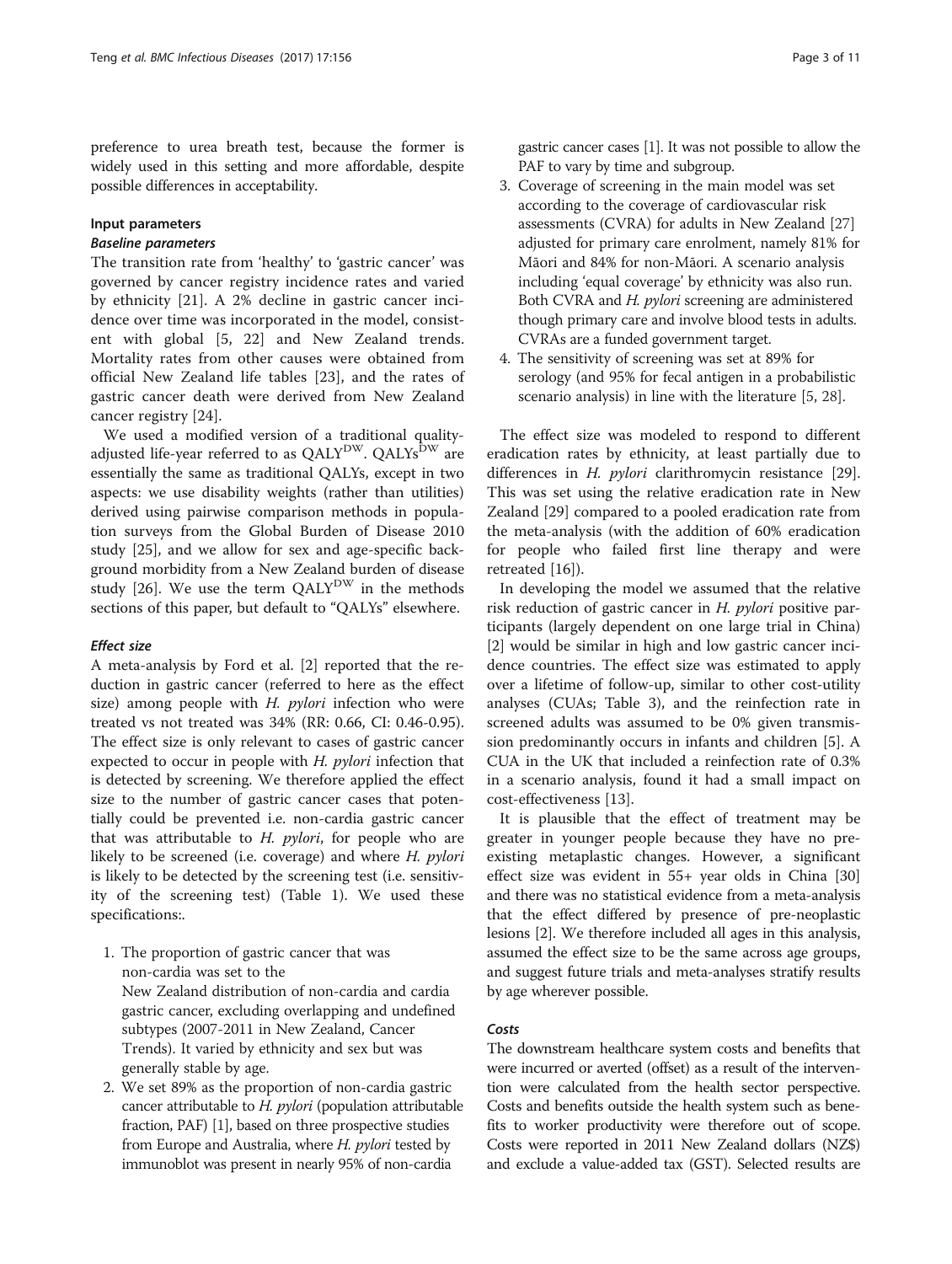# <span id="page-3-0"></span>Table 1 Summary of intervention input parameters to the Markov model for a H. pylori screening program in New Zealand

|                                                                                                                                                    | Māori<br>(indigenous population)<br>central estimate<br>(95% CI)/[95% UI] | Non-Māori<br>(rest of NZ population)<br>central estimate<br>(95% CI)/[95% UI] |  |  |
|----------------------------------------------------------------------------------------------------------------------------------------------------|---------------------------------------------------------------------------|-------------------------------------------------------------------------------|--|--|
| Effect size                                                                                                                                        |                                                                           |                                                                               |  |  |
| Meta-analysis rate ratio for incidence of gastric cancer in people with<br>H. pylori infection who were treated compared to untreated <sup>b</sup> |                                                                           | Both: 0.66 (0.46–0.95)                                                        |  |  |
| Proportion gastric cancer that was non-cardia gastric cancer (2007-11)                                                                             |                                                                           |                                                                               |  |  |
| Men                                                                                                                                                | $0.77(0.69 - 0.85)$                                                       | $0.45(0.41 - 0.49)$                                                           |  |  |
| Women                                                                                                                                              | $0.89(0.82 - 0.96)$                                                       | $0.63$ $(0.58 - 0.69)$                                                        |  |  |
| Non-cardia gastric cancer where H. pylori infection is detectable <sup>a</sup>                                                                     |                                                                           | $0.89(0.85 - 1.00)$                                                           |  |  |
| Sensitivity of the serology test (Sesero)                                                                                                          |                                                                           | $0.89$ $[0.85 - 0.92]$ $[28]$                                                 |  |  |
| Expected coverage of serology test (using data from routine heart<br>and diabetes checks in NZ adults [27]) <sup>a</sup>                           | $0.81 (0.69 - 0.93)^b$                                                    | $0.84$ $(0.72 - 0.97)^b$                                                      |  |  |
| Eradication rate reported by studies in the meta-analysis [2]                                                                                      | $0.73$ $(0.71 - 0.75)$                                                    |                                                                               |  |  |
| Eradication rate of OAC triple therapy in NZ, intention to treat [29] <sup>a</sup>                                                                 | $0.64(0.53 - 0.75)$                                                       | $0.86$ (0.75-0.96)                                                            |  |  |
| Eradication rate of OBTM quadruple therapy in NZ $[16]$ <sup>a</sup>                                                                               |                                                                           | $0.7$ $[0.6 - 0.8]$                                                           |  |  |
| Annual percentage decline in gastric cancer over time [5]                                                                                          |                                                                           | $0.02$ $[0.01 - 0.03]$                                                        |  |  |
| Screening pathway                                                                                                                                  |                                                                           |                                                                               |  |  |
| H. pylori seroprevalence (proportion) by age-group (years) in 2011 [41]                                                                            |                                                                           |                                                                               |  |  |
| $25 - 29$                                                                                                                                          | $0.11$ $[0.07 - 0.14]$                                                    | $0.08$ $[0.05 - 0.10]$                                                        |  |  |
| $30 - 34$                                                                                                                                          | $0.15$ [0.11-0.20]                                                        | $0.10$ $[0.07 - 0.13]$                                                        |  |  |
| $35 - 39$                                                                                                                                          | $0.20$ [0.14-0.25]                                                        | $0.13$ $[0.09 - 0.16]$                                                        |  |  |
| $40 - 44$                                                                                                                                          | $0.24$ [0.17-0.31]                                                        | $0.15$ [0.11-0.20]                                                            |  |  |
| $45 - 49$                                                                                                                                          | $0.29$ [0.20-0.37]                                                        | $0.18$ [0.12-0.23]                                                            |  |  |
| $50 - 54$                                                                                                                                          | $0.33$ $[0.23 - 0.43]$                                                    | $0.20$ [0.14-0.26]                                                            |  |  |
| $55 - 59$                                                                                                                                          | $0.38$ $[0.26 - 0.49]$                                                    | $0.23$ [0.16-0.29]                                                            |  |  |
| $60 - 64$                                                                                                                                          | $0.42$ [0.29-0.55]                                                        | $0.25$ [0.18-0.33]                                                            |  |  |
| $65 - 69$                                                                                                                                          | $0.47$ [0.33-0.60]                                                        | $0.28$ [0.19-0.36]                                                            |  |  |
| Risk of Clostridium difficile infection post-treatment (Brown et al., 2013)                                                                        |                                                                           | 0.0008 [0.0004-0.0012]                                                        |  |  |
| Cost of hospitalization with moderate or severe C. difficile infection [34]                                                                        | \$3,856 [3085-4628]                                                       |                                                                               |  |  |
| Costs of screening program (NZ, 2011)<br>(See Additional file 1: Table S2 for breakdown of costs and sources)                                      |                                                                           |                                                                               |  |  |
| Cost per person invited (fixed health promotion, program costs)                                                                                    | \$39.87 [31.90-47.84]                                                     |                                                                               |  |  |
| Cost per person tested (test and result)                                                                                                           | \$54.66 [43.73-65.59]                                                     |                                                                               |  |  |
| Cost per person with a positive test (GP visit, treatment, retest, complications)                                                                  | \$176.70 [141.36-212.04]                                                  |                                                                               |  |  |
| Cost per person where eradication failed (GP visit, treatment, complications)                                                                      | \$129.85 [103.88-155.82]                                                  |                                                                               |  |  |

Confidence intervals (CI) (95%) and uncertainty ranges (also assumed to be 95%) were used to calculate standard deviations for uncertainty intervals (UIs) using a Beta distribution for proportions and a normal distribution for scalars. There are also multiple baseline input parameters not included in this table (e.g. gastric cancer rates by sex by age by ethnic group, competing background mortality rates and health system costs for a gastric cancer patient); see text OAC omeprazole, amoxicillin and clarithromycin, OBTM omeprazole, bismuth/De-Nol, tetracycline and metronidazole, non-Māori includes Pacific, Asian, European and Other ethnic groups

<sup>a</sup>Contributes to the effect size and the screening pathway

<sup>b</sup>Applied the same standard error as for the OAC eradication rate

presented in United States dollars (US\$) using the OECD 2011 purchasing power parity (2011: 1 NZ\$ = 0.67 US\$) [[31](#page-10-0)]. A 3% discount rate was applied to both costs and benefits. Costs of the screening program were obtained from current health system settings and adjusted to 2011 NZ\$ using the New Zealand consumer price index [\[32\]](#page-10-0).

The cost of publicly-funded health services by age was from the New Zealand Ministry of Health database, called 'HealthTracker'. HealthTracker is a collection of linked administrative datasets of publicly funded health system events (including hospitalizations, mortality, cancer registrations, mental health and addiction service use,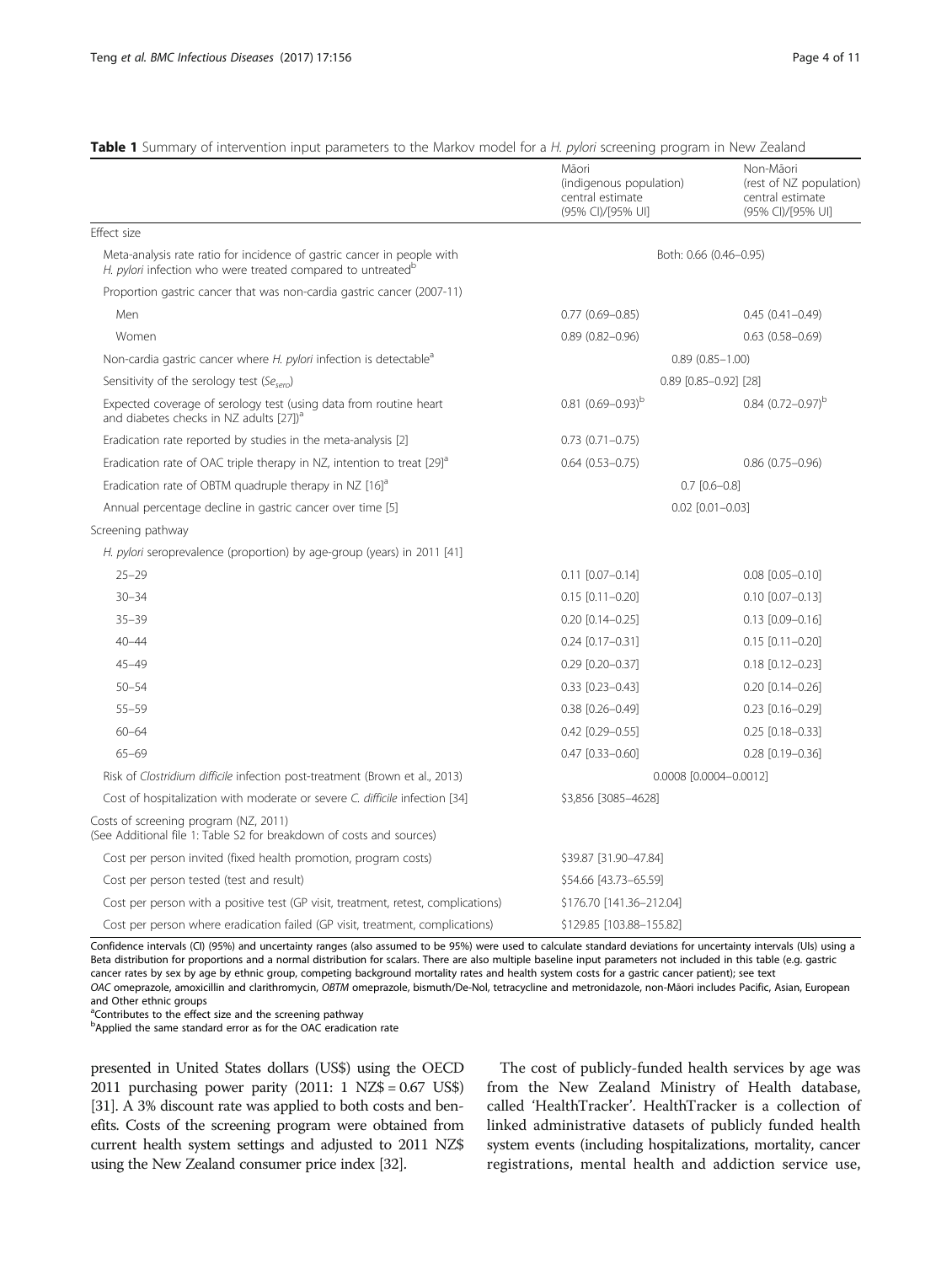pharmaceutical and laboratory claims, primary health care enrolment, and outpatient/emergency department visits) for the entire New Zealand population with unit costs attached [[33\]](#page-10-0).

In the 'healthy' and 'cancer' states individuals were assigned average population health system costs and average population morbidities. Additionally, in the "gastric cancer" state individuals were assigned the excess costs of gastric cancer. The average health systems costs in the last year of life were assigned to those who died from other causes and the excess cost of gastric cancer in the last year of life was assigned to those who died from gastric cancer. More information on costing is available in the Additional file [1](#page-9-0) and in study costing protocols [\[34, 35\]](#page-10-0).

For each strata of age, sex and ethnicity, the cost per person screened was assigned based on fixed costs applied to the total population invited to be screened, costs per person tested, costs per expected rate of positive serology, and finally costs per positive retest (see Additional file [1](#page-9-0)). Costs included patient co-payments for primary care and pharmaceuticals.

Perhaps the most well-defined adverse effect of triple therapy is the risk of Clostridium difficile infection (CDI) with severe diarrhea. The cost of CDI was estimated as a 1–12 day hospital admission with severe diarrhea (using cost weights for hospital events). We set the expected rate of CDI at 80 per 100,000 people treated, according to an estimated 11 per 100,000 incidence of CDI in the community, and 2.65 times greater risk of CDI with macrolide treatment and 2.71 times greater risk with penicillin [[36](#page-10-0)]. The disability weight was not included in the model because it was too small to affect  $QALYs<sup>DW</sup>$  gained given that CDI is rare.

# Analyses

Uncertainty analysis Monte Carlo simulation techniques were used for probabilistic sensitivity analysis to test the uncertainty in the model outputs. This involved selecting key input parameters probabilistically from their distributions using Excel and Ersatz software (Table [1\)](#page-3-0) with 2000 simulations.

Cost-effectiveness in the total population, and for Māori and non-Māori subgroups, was examined deterministically for several scenarios including discounting, equity analyses, low coverage, 15 years of follow-up, use of levofloxacin for greater eradication success, and removing the retest step.

# Results

# Main analysis

The H. *pylori* screening program cost was estimated at NZ\$24,600 (\$11,300-\$57,400) (US\$16,500) per QALY gained for the total population. The targeted screening program for Māori was more cost-effective at \$11,985 (\$5,719-\$27,564) (US\$8,030) per QALY gained.

Compared to current practice, the total net cost of a one-off total population H. pylori screening program for 25-69 year olds (with lifetime follow-up for downstream health system costs) was \$293 million (95% uncertainty interval [UI]: \$272-\$314, probabilistic model, discount rate 3%) (US\$196 million) (Table [2\)](#page-5-0). The net cost was made up of \$294 million (\$282-\$307) in intervention costs, and \$1.5 million (-\$23-\$26) due to downstream future health system cost savings from reduced gastric cancer incidence and associated treatment costs. In comparison, a targeted H. pylori screening program (for Māori only) had a net cost of a \$41 million (\$35-\$46) (US\$27 million).

The health gain from the population screening program was estimated at 14,200 QALYs (95% UI: 5100-26,300) over the cohort's lifetime. This corresponds to 3660 (1250–4430) fewer cases of gastric cancer, 2430 (830– 4430) averted deaths from gastric cancer, and a 17% (6%–29%) reduction in the expected future gastric cancer cases and deaths. The health gains for Māori were greater per person with a 22% (7%–39%) reduction in the expected Māori gastric cancer incidence and mortality.

For non-Māori, the cost per QALY was over twice that for Māori at \$29,600 per QALY gained (\$13,400–\$69,800) (US\$19,900). Within the non-Māori population there was marked ethnic heterogeneity, with 15% who were Asian and 7% who were Pacific (2013 census, 25–69 years old). Pacific people have greater gastric cancer rates than European Other peoples.

Variation in cost-effectiveness by age was explored for Māori and non-Māori subgroups (Fig. [2\)](#page-5-0). Costeffectiveness for Māori was greatest in the 45–49 year old age group and for non-Māori in the 60–64 age group, likely due to relatively higher Māori rates of gastric cancer at younger ages.

Compared to current practice, the fecal antigen test was less cost-effective (ICER of \$29,000 UI: \$13,600- \$69,200 or \$US 19,400) than serology-based screening (\$24,600) (Table [2](#page-5-0), Fig. [3](#page-6-0)). More specifically, the potential QALYs gained with fecal antigen testing were 7.5% greater (15,300 vs 14,200 QALYs) but the cost was 26% greater (\$369 million vs \$293 million). The incremental cost-effectiveness of fecal antigen compared to serology testing was \$71,700 per QALY gained.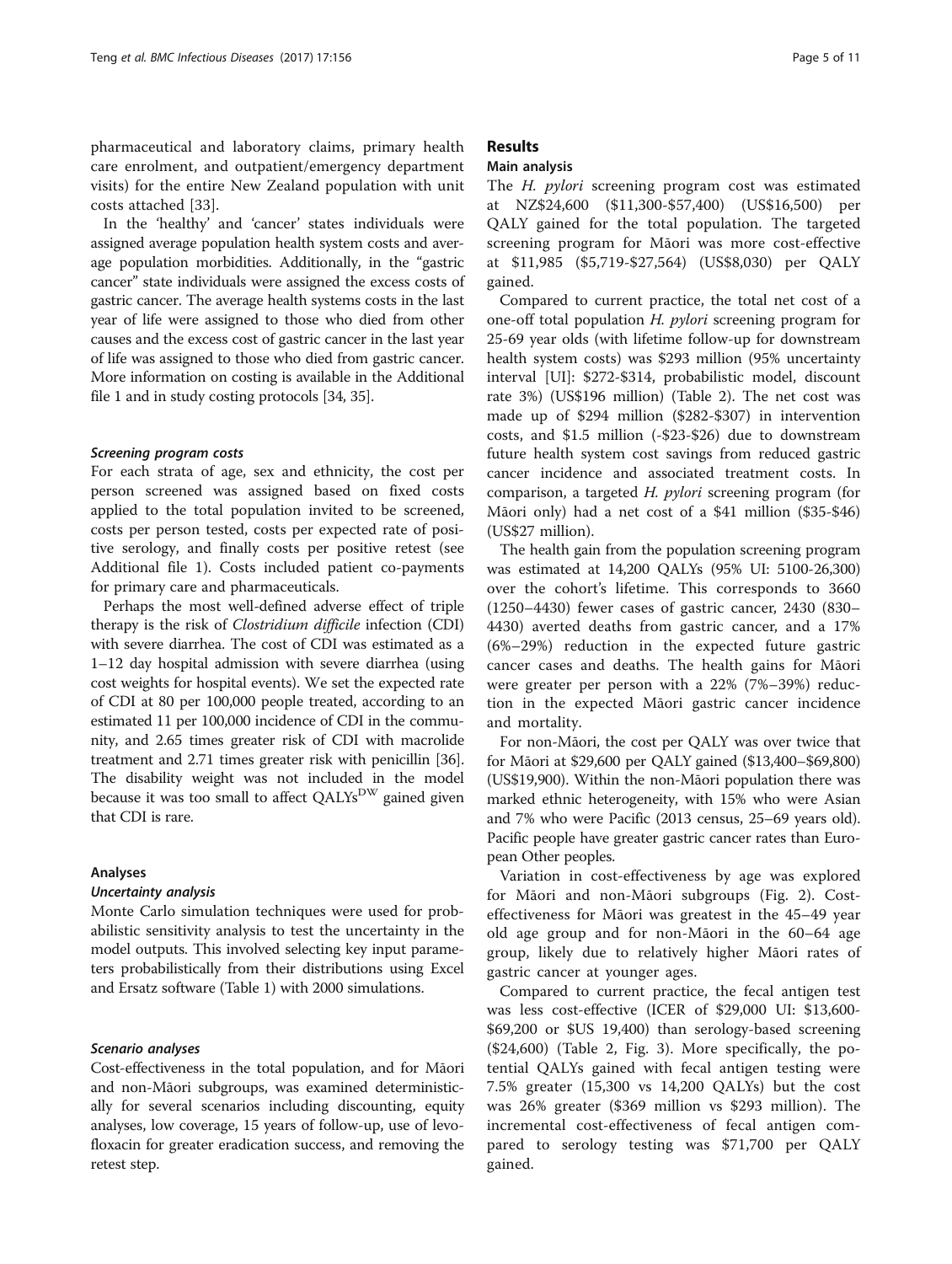<span id="page-5-0"></span>Table 2 Incremental costs, QALYs gained and ICERs for the total New Zealand adult population including a subset of the population with high risk of gastric cancer (Māori), comparing serology and fecal antigen as the screening test, in 2011 with lifetime follow-up of participants

| Model output                                | Total population<br>25-69 yo  | Māori<br>25-69 yo          | Non-Māori<br>25-69 yo        |  |  |
|---------------------------------------------|-------------------------------|----------------------------|------------------------------|--|--|
| Serology based screening                    |                               |                            |                              |  |  |
| Men and women                               |                               |                            |                              |  |  |
| Number cases of gastric cancer averted      | 3658 (1252-4425)              | 1007 (342-1828)            | 2650 (905-4837)              |  |  |
| Percentage cases of gastric cancer averted  | 16.5% (5.6%-29.4%)            | 21.6% (7.4%-38.6%)         | 15.2% (5.2%-27%)             |  |  |
| Number of gastric cancer deaths averted     | 2434 (834-4425)               | 714 (242-1293)             | 1720 (588-3141)              |  |  |
| Percentage gastric cancer deaths averted    | 16.6% (5.7%-29.5%)            | 21.6% (7.3%-38.6%)         | 15.2% (5.2%-27%)             |  |  |
| Total net incremental cost (NZ\$ million)   | \$293 (\$272-\$314)           | $$41 ($35-$46)$            | \$252 (\$233-\$272)          |  |  |
| Total intervention cost (NZ\$ million)      | \$294 (\$282-\$307)           | $$41 ($38-$45)$            | \$253 (\$242-\$264)          |  |  |
| Total cost offsets (NZ\$ million)           | $-51.5$ $(-526.2 - 522.9)$    | $-50.61$ $(-57.35-56.21)$  | $-50.89$ (\$-22.7 $-521.7$ ) |  |  |
| Total QALYs gained                          | 14,200 (5100-26,300)          | 4000 (1400-7400)           | 10,200 (3653-18974)          |  |  |
| Incremental net cost per participant (NZ\$) | $$119(5111 - $128)$           | $$137 ($117 - $158)$       | $$117 ($108 - $126)$         |  |  |
| Incremental QALYs gained per participant    | $0.0058$ (0.0020-0.0107)      | $0.0137(0.0047 - 0.0252)$  | $0.0047$ (0.0016-0.0087)     |  |  |
| ICER (NZ\$ per QALY gained)                 | \$24,600 (\$11,300-\$57,400)  | \$12,000 (\$5700-\$27,600) | \$29,600 (\$13,400-\$69,800) |  |  |
| Men                                         |                               |                            |                              |  |  |
| Incremental cost per participant (NZ\$)     | $$123 ($113-$134)$            | $$147 ($123-$173)$         | \$120 (\$110-\$131)          |  |  |
| Incremental QALYs gained per participant    | $0.0071$ $(0.0024 - 0.0131)$  | 0.0158 (0.0055-0.0293)     | $0.0059(0.0020 - 0.0110)$    |  |  |
| ICER (NZ\$ per QALY gained)                 | \$20,800 (\$9800-\$47,900)    | \$11,000 (\$5600-\$24,300) | \$24,300 (\$11,300-\$57,100) |  |  |
| Women                                       |                               |                            |                              |  |  |
| Incremental cost per participant (NZ\$)     | $$116 ($108 - $124)$          | $$129 ($110 - $148)$       | $$114 ($105 - $123)$         |  |  |
| Incremental QALYs gained per participant    | $0.0046$ (0.0016-0.0085)      | $0.0118(0.0040 - 0.0217)$  | $0.0036(0.0012 - 0.0067)$    |  |  |
| ICER (NZ\$ per QALY gained)                 | \$30,200 (\$13, 400-\$71,400) | \$13,200 (\$5900-\$31,300) | \$38,000 (\$16,800-\$89,900) |  |  |
| Fecal antigen based screening               |                               |                            |                              |  |  |
| Men and women                               |                               |                            |                              |  |  |
| Total incremental cost (NZ\$ million)       | \$369 (\$350-\$389)           | $$49 ($44-$55)$            | \$320 (\$301-\$339)          |  |  |
| Total QALYs gained                          | 15,300 (5400-27,700)          | 4200 (1500-7600)           | 11,000 (3830-20,200)         |  |  |
| Incremental cost per participant (NZ\$)     | $$150 ($142 - $158)$          | $$164 ($147-$182)$         | $$148 ($139-$156)$           |  |  |
| Incremental QALYs gained per participant    | $0.0061(0.0022 - 0.0111)$     | $0.0142$ (0.0051-0.0259)   | 0.0050 (0.0018-0.0092)       |  |  |
| ICER (NZ\$ per QALY)                        | \$29,000 (\$13,600-\$65,900)  | \$13,700 (\$6700-\$30,500) | \$34,900 (\$16,300-\$79,100) |  |  |

Central estimates are the mean from the probabilistic sensitivity analysis Monte Carlo simulations and the brackets indicate the 95% uncertainty intervals QALY quality-adjusted life year with disability weights, ICER incremental cost-effectiveness ratio

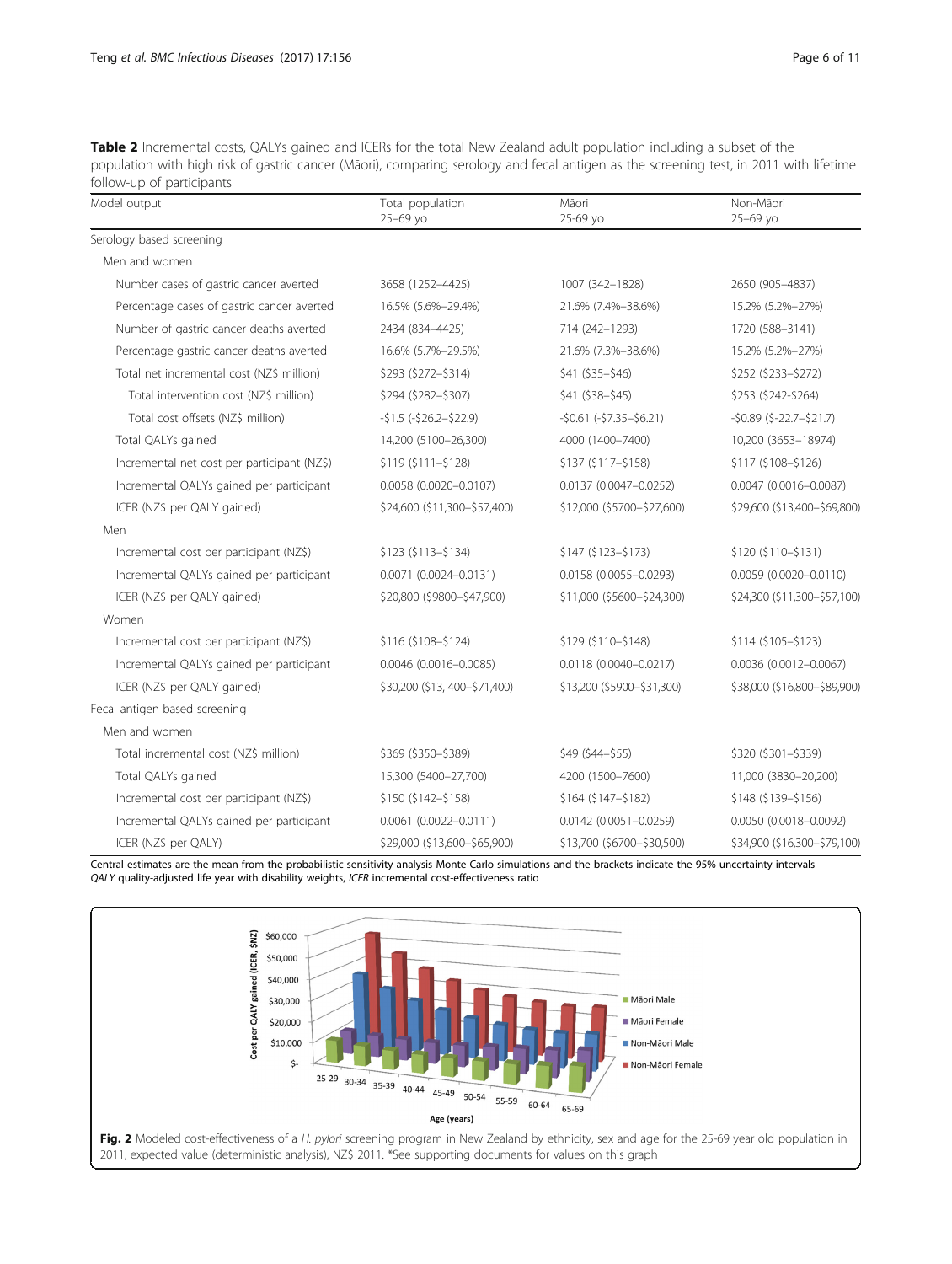<span id="page-6-0"></span>

# Uncertainty analysis

Probabilistic sensitivity analysis demonstrated that at a willingness-to-pay of NZ\$45,000 per QALY, there was greater than 99% probability that a serology-based screening program for Māori men and women would be costeffective. For non-Māori men and women the probability was 94% and 77% respectively. The greatest contributor to uncertainty in the model was the effect size of  $H$ . *pylori* eradication (RR 0.66, 95% CI: 0.46-0.95) [[2\]](#page-9-0). At the extremes of the likely effect size, the cost-effectiveness of a screening program for the total population was between \$12,000 and \$58,200 per QALY gained.

# Scenario analyses

Given the higher background mortality and morbidity for Māori, a gastric cancer death prevented among Māori typically achieves less health gain than a gastric cancer death prevented among non-Māori (Table [3](#page-7-0)). Therefore, we ran an 'equity analysis' where the Māori analyses were rerun with non-Māori background mortality and morbidity rates. This resulted in a 36% increase in QALYs (Table [3](#page-7-0)). In an equal coverage scenario Māori analyses were rerun with non-Māori coverage, resulting in 4% greater QALY gains for Māori. When analyses were rerun with low screening coverage adopting participation rates from the first year of a colorectal screening pilot program in one New Zealand health district (Waitemata), the QALY gains were 40% less for Māori and 30% less for total population.

The screening program was considerably less costeffective when the treatment effect was applied for a limited follow-up period of 15 years (ICER was 73% greater; the maximum follow-up in the most relevant meta-analysis was 15 years). Discounting (costs and benefits) had a large impact on cost-effectiveness (particularly on QALYs) reducing the ICER by 50% with no discounting; and increasing the ICER by 90% for 6% discounting. Substituting a lower screening coverage in the model (45% for Māori and 58% for non-Māori) caused the ICER to increase by 19% (Table [3\)](#page-7-0).

# **Discussion**

# Main findings and interpretation

In this analysis from a high income country, the costeffectiveness of targeted screening in a high gastric cancer incidence group (Māori ICER \$12,000, UI \$5,700–\$27,600) was more favorable than for the total population (ICER \$24,600, UI \$11,300–\$57,400). These findings are analogous to US findings where costeffectiveness of screening was better for Japanese American and African American participants [\[8, 17](#page-9-0)].

Our results for the non-Māori group (ICER of NZ\$24,700, expected deterministic result, Table [3](#page-7-0)) include populations with low and high gastric cancer rates (such as Pacific peoples). Whilst we did not have data for a full ethnicity-disaggregated model, if we assume that the intervention costs are distributed pro-rata by population counts, and that the health gain is distributed proportional to gastric cancer incidence (2007–2011), then we roughly estimate that the cost-effectiveness would be \$8,300 for Pacific (76% less than non-Māori altogether), \$29,000 for Asian and \$28,800 for European/Other (both the later were 17% greater than non-Māori aggregated). These estimates are very approximate however and do not allow for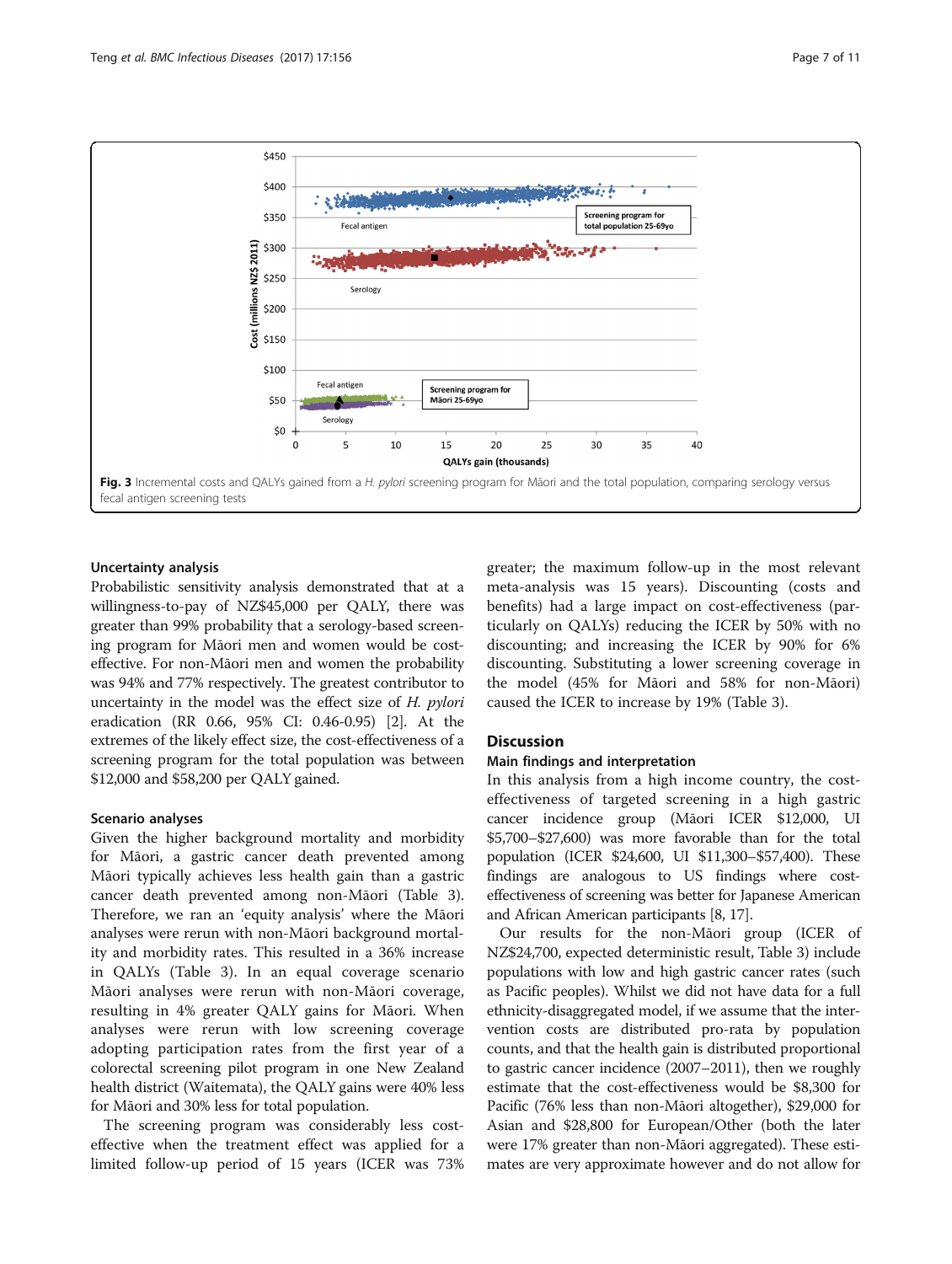<span id="page-7-0"></span>Table 3 Scenario analyses and their impact on health gain, health system costs, and incremental cost-effectiveness ratios per person screened, New Zealand dollars 2011

|                                                                                                          | Incremental costs (NZ\$) |               | Incremental QALYs gained |       |       | Incremental cost-effectiveness ratio |          |          |           |
|----------------------------------------------------------------------------------------------------------|--------------------------|---------------|--------------------------|-------|-------|--------------------------------------|----------|----------|-----------|
|                                                                                                          | Total                    |               | Māori Non-Māori          | Total | Māori | Non-Māori                            | Total    | Māori    | Non-Māori |
| Main model <sup>a</sup>                                                                                  | \$119                    | \$138         | \$117                    | 0.006 | 0.014 | 0.005                                | \$20,600 | \$10,100 | \$24,700  |
| Equity analysis—equal life expectancy and background<br>morbidity for Māori and non-Māori                |                          | $$121$ $$155$ | \$117                    | 0.006 | 0.019 | 0.005                                | \$18,800 | \$8,200  | \$24,700  |
| Equal coverage—coverage in Māori was set to the same<br>as non-Māori (84%)                               |                          | $$120$ $$143$ | \$117                    | 0.006 | 0.014 | 0.005                                | \$20,400 | \$10,000 | \$24,700  |
| Low coverage—coverage in Māori of 45% and non-Māori<br>of 58% akin to a NZ colorectal screening pilot    | \$93                     | \$95          | \$93                     | 0.004 | 0.008 | 0.003                                | \$24,500 | \$12,400 | \$28,400  |
| Equal eradication—triple therapy was increased to be $95\%$ \$118 \$132<br>effective (e.g. levofloxacin) |                          |               | \$116                    | 0.006 | 0.015 | 0.005                                | \$19,600 | \$8,900  | \$24,200  |
| No retest to ensure effective eradication                                                                | \$101                    | \$107         | \$100                    | 0.005 | 0.010 | 0.004                                | \$20,600 | \$10,900 | \$23,600  |
| Follow-up for 15 years (rather than over a lifetime)                                                     | \$118                    | \$132         | \$116                    | 0.003 | 0.008 | 0.003                                | \$35,600 | \$16,000 | \$44,000  |
| The effect size in the youngest age groups is greater<br>$(<$ 40 $vo$ . RR of 0.50)                      | \$119                    | \$139         | \$117                    | 0.006 | 0.016 | 0.005                                | \$18,400 | \$8,700  | \$22,500  |
| The complication rate for CDI was increased from<br>80 to 800 per 100,000                                |                          | $$124$ $$146$ | \$121                    | 0.006 | 0.014 | 0.005                                | \$21,400 | \$10,700 | \$25,600  |
| 6% discounting QALYs and costs                                                                           | \$112                    | \$118         | \$111                    | 0.003 | 0.007 | 0.002                                | \$39,200 | \$17,300 | \$48,200  |
| 0% discounting QALYs and costs                                                                           | \$151                    | \$225         | \$141                    | 0.015 | 0.034 | 0.012                                | \$10,300 | \$6,600  | \$11,700  |
| No unrelated health system costs                                                                         | \$82                     | \$52          | \$86                     | 0.006 | 0.014 | 0.005                                | \$14,200 | \$3,800  | \$18,300  |
| No pYLDs (background morbidity)                                                                          | \$119                    | \$138         | \$117                    | 0.008 | 0.021 | 0.007                                | \$14,300 | \$6,700  | \$17,500  |

Deterministic results were used in the sensitivity analysis for efficiency and differ slightly from probabilistic results

<sup>a</sup>Main model includes 3% discounting of both QALYs and costs

different age structures, different background mortality and morbidity rates, and heterogeneity within the Asian group. At this level of cost-effectiveness for European/ Other the uncertainty in treatment effect size and differences in cost-effectiveness by age and sex become particularly relevant to decision makers. We conclude that H. pylori screening is probably of borderline cost effectiveness for European/Other, but probably cost-effective for Pacific people as well as Māori.

Variation in results by age and sex reflect the epidemiology of non-cardia gastric cancer. The intervention was particularly more cost-effective in younger Māori adults (45–49 year olds). Among Māori cost-effectiveness was similar in men and women, consistent with findings from a high risk region of China [\[19\]](#page-9-0). In non-Māori, cost-effectiveness peaked in participants aged 60–64 years old similar to studies in the UK [[13\]](#page-9-0) and US [\[7](#page-9-0)]; and H. pylori screening was more cost-effective in men, similar to US findings [\[17](#page-9-0)].

Serology based screening was more cost-effective than fecal antigen based screening (Fig. [3\)](#page-6-0). The incremental cost effectiveness of moving from serology to the fecal antigen test was \$71,700 per QALY gained. Although the fecal antigen test has a preferable sensitivity (95% vs 89%) and is likely to result in greater health gains, the cost of the test was problematic (fecal antigen test cost was \$65.20 vs \$30.68 for serology). Reduction in the cost

of fecal antigen testing would shift the balance towards making fecal antigen based screening more cost-effective than serology. The fecal antigen test is widely used in many high-income countries, and there may be potential to introduce it in combination within a country's national colorectal screening program (if differences in stool sample requirements can be addressed). Fecal antigen may however adversely impact on screening uptake given likely participant dislike of dealing with fecal material. Conversely, *H. pylori* serology could be added onto existing blood test requests in primary care as part of the routine screening for other conditions (such as diabetes and cardiovascular risk in the New Zealand case).

# Strengths and limitations

The key strengths of this CUA are the adoption of a recent meta-analysis effect size for H. pylori eradication [[2\]](#page-9-0), presenting incremental costs per QALY gained, using probabilistic sensitivity analysis, and allowing for adverse effects of treatment costs (CDI). Our input variables included high quality New Zealand ethnicity, cancer registration and cost data. Meta-analysis results from high risk populations [[2\]](#page-9-0) were shaped to fit the New Zealand context by taking into account differences in non-cardia gastric cancer incidence, the PAF for H. pylori and gastric cancer [[1\]](#page-9-0), New Zealand eradication rates for H. pylori treatment [[29\]](#page-10-0), and the declining incidence of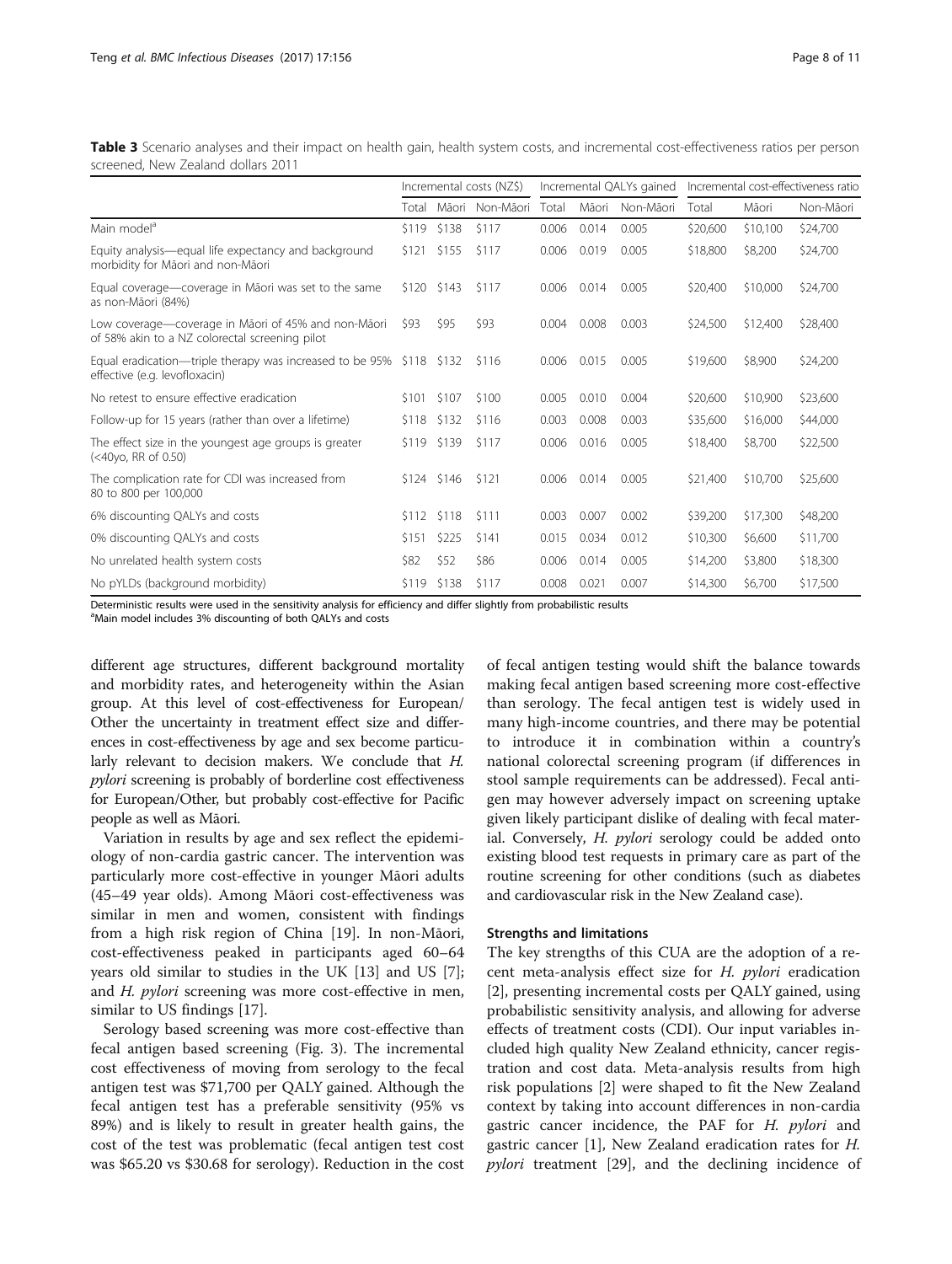gastric cancer. We compared results by age, sex and ethnicity including for a population with relatively high rates of gastric cancer (Māori).

Nevertheless, the modeled benefits of our screening program are likely to be underestimated as we did not have the primary care data to include the health gains and cost reduction benefits from reduced dyspepsia and peptic ulcers attributable to H. pylori infection in this context. However, screening studies in the UK have demonstrated a 25% reduction in dyspepsia after two years of follow-up, with a mean saving of dyspepsiarelated costs of US\$117 per person (\$11–\$220) in the 10 years after eradication therapy [\[37\]](#page-10-0). If this cost-saving from dyspepsia was the same in the New Zealand context, cost-effectiveness may be greater in our model. For example, if we used UK dyspepsia-related cost-savings, and subtracted these from the model's costs in 45-49 year olds seropositive for H. pylori over a ten year time line, this would reduce the ICER by an estimated 24% in Māori and 20% in European/Other, even when not considering the likely QALY gain from dyspepsia relief (see Additional file [1:](#page-9-0) Table S8 for this calculation). Furthermore, other than CDI, we were unable to account for potential harms from H. pylori eradication treatment however adverse effects are often rare and inclusion is unlikely to influence our findings. Similarly, we did not account for any increased anxiety among those screened and told that they have H. pylori infection (or the reassurance value when told that they are free of infection).

This CUA was based on *H. pylori* prevalence and gastric cancer incidence in New Zealand for 2011 in all ages from 25 to 69 years. Cost-effectiveness may gradually decrease over time as H. pylori prevalence and gastric cancer incidence decline. It will take several decades however for the current high risk birth cohorts to be replaced by younger cohorts at low risk of H. pylori infection. H. pylori screening in populations with high gastric cancer incidence such as Māori appears likely to remain cost-effective for some decades into the future. Cost-effectiveness also depends on which age group is screened.

Furthermore, positive serology does not represent an active infection and some participants are likely to be treated without having *H. pylori* in their stomach. This could be remedied somewhat by using a fecal antigen test instead (as modelled) or the more expensive options of a urea breath test or a two-way diagnostic procedure. The latter would have a greater chance of losing people over two steps. Also if participants are not tested after a second therapeutic attempt a small proportion (3– 4%) may still have H. pylori infection. To avoid falsely reassuring treated individuals, information materials should state that treatment is not 100% effective and if they get gastric symptoms in the future they should consult their doctor.

# Practice, policy and research

The WHO recommends that countries should consider piloting H. pylori screening to evaluate its impact on gastric cancer, all-cause mortality and potential adverse effects [\[5](#page-9-0)]. Given current evidence, our results indicate that screening and treating definable ethnic groups with a high risk of developing gastric cancer is likely to be the most cost-effective approach in high-income country settings. Screening may also be cost-effective in populations with low incidence of gastric cancer but more evidence is probably needed to establish more precise estimates of screening benefits and costs by age, sex and risk status.

There are many other factors that should be considered before the introduction of screening programs [[38](#page-10-0)]. More information is required about the balance of harms and benefits of screening, the acceptability and feasibility of H. pylori infection screening tests, the capacity of the health care system particularly primary care, and potential ethical issues about identifying infection and being unable to treat it in some cases. Policy-makers would also need to consider the relative cost-effectiveness and potential equity gains of alternative interventions in high-income countries such as tobacco control, obesity control and other screening programs (for example colorectal cancer, chronic kidney disease and lung cancer in ex-smokers).

Trials of population based H. pylori screening in participants as young as 25 years and up to 69 years, are under way in Linqu Country, China; United Kingdom; Matsu Islands in Taiwan; Korea and another is planned for Latvia, Belarus and the Russian Federation [[39](#page-10-0)]. Emerging evidence should be actively monitored to clarify the potential adverse effects of H. pylori screening and treatment (such as all-cause mortality outcomes from screening trials), and the most effective models of implementation. Potential adverse effects from H. pylori treatment require further evaluation since confounding is a likely contributor to inverse associations demonstrated between H. pylori infection and esophageal cancer, asthma, ischemic heart disease, colon cancer and antibiotic resistance [\[40](#page-10-0)]. Nevertheless, given what is known to date it would seem reasonable for policy-makers in high-income countries to start exploring the option of pilot screening programs for H. pylori, especially in population groups with relatively high rates of gastric cancer.

# Conclusions

This CUA modeling study found that a *H. pylori* screening program was cost-effective in this high-income country setting for the indigenous Māori population (and likely by extension to Pacific peoples). The program was of likely borderline cost-effectiveness for the European/Other population. A screening program may therefore help to address the existing inequalities in the burden of gastric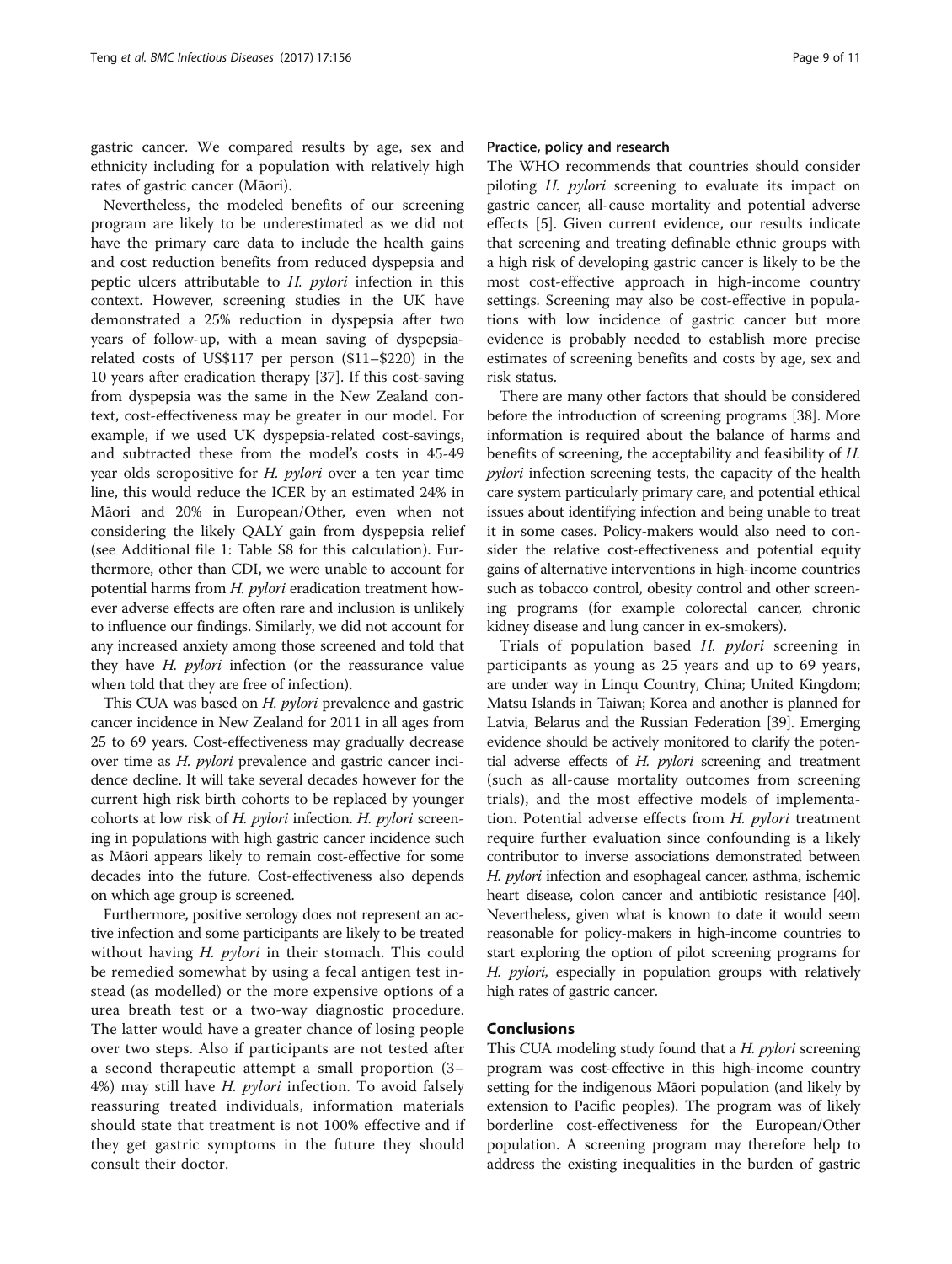<span id="page-9-0"></span>cancer. While further research will help clarify the precise benefits, costs and adverse effects of such screening programs, there seems a reasonable case for policy-makers to give consideration to establishing pilot programs now, particularly for any population groups with relatively elevated rates of gastric cancer.

# Additional file

[Additional file 1:](dx.doi.org/10.1186/s12879-017-2259-2) Supplemental Material: Further information on the methods and inputs. (DOCX 122 kb)

# Abbreviations

CDI: Clostridium difficile infection; CUA: Cost-utility analysis; CVRA: Cardiovascular Risk Assessment; GST: Goods and services tax (a value added tax); H. pylori: Helicobacter pylori; ICER: Incremental cost-effectiveness ratio; OECD: Organisation for economic co-operation and development; QALY<sup>DW</sup>/ QALY: Modified quality-adjusted life-year; RR: Rate ratio; WHO: World Health **Organization** 

# Acknowledgements

Thank you to Dr Alan Fraser and other New Zealand colleagues in primary care and community laboratories for the input into the screening pathway.

### Funding

This work was part of the BODE<sup>3</sup> Programme which is supported by the Health Research Council of New Zealand (10/248). The funder had no role in study design, data collection and analysis, decision to publish, or preparation of the manuscript.

### Availability of data and materials

Please see the Additional file for more detail on the methods and results from our model.

A H. pylori calculator based on this model can be used for cost-effectiveness evaluation of H. pylori screening using different input parameters. It is available in Excel and can be requested from the authors. A simplified cost-effectiveness calculator is also available on our website for estimating the cost effectiveness of cancer treatment and prevention interventions: [http://www.otago.ac.nz/](http://www.otago.ac.nz/wellington/departments/publichealth/research/bode3/otago076415.html) [wellington/departments/publichealth/research/bode3/otago076415.html](http://www.otago.ac.nz/wellington/departments/publichealth/research/bode3/otago076415.html) Epidemiological data on stomach cancer used in our model is also available online:<https://nzcms-ct-data-explorer.shinyapps.io/version8>.

## Authors' contributions

Study conception and design; AT, GK, NN, MM, NW, TB. Statistical analysis; GK. Acquisition of data; AT, NN. Analysis and interpretation of data; AT, GK, NN, MM, NW, TB. Drafting of the manuscript; AT. Critical revision of the manuscript; AT, GK, NN, MM, NW, TB. Obtained funding; TB, NW. All authors read and approved the final manuscript.

## Competing interests

The authors declare that they have no competing interest.

# Consent for publication

Not applicable.

# Ethics approval and consent to participate

No ethics approval was required, as the study uses only secondary data.

# Received: 9 January 2016 Accepted: 10 February 2017

# References

- Plummer M, Franceschi S, Vignat J, Forman D, de Martel C. Global burden of gastric cancer attributable to Helicobacter pylori. International journal of cancer Journal international du cancer. 2015;136(2):487–90.
- 2. Ford AC, Forman D, Hunt R, Yuan Y, Moayyedi P. Helicobacter pylori eradication for the prevention of gastric neoplasia. The Cochrane Library. 2015;7:CD005583.
- 3. Fock KM, Katelaris P, Sugano K, Ang TL, Hunt R, Talley NJ, Lam SK, Xiao SD, Tan HJ, Wu CY. Second Asia–Pacific consensus guidelines for helicobacter pylori infection. J Gastroenterol Hepatol. 2009;24(10):1587–600.
- 4. Richard Hunt M, Carlo Fallone M, Sander Veldhuyzan van Zanten M, Phil Sherman M. Canadian Helicobacter Study Group Consensus Conference: Update on the management of Helicobacter pylori–an evidence-based evaluation of six topics relevant to clinical outcomes in patients evaluated for H pylori infection. Can J Gastroenterol. 2004;18(9):547.
- 5. International Agency for Research on Cancer, World Health Organization. Helicobacter pylori Eradication as a Strategy for Preventing Gastric Cancer. In: Working Group Report, vol. 8. Lyon: International Agency for Research on Cancer; 2014.
- 6. Ford AC, Forman D, Hunt RH, Yuan Y, Moayyedi P. Helicobacter pylori eradication therapy to prevent gastric cancer in healthy asymptomatic infected individuals: systematic review and meta-analysis of randomised controlled trials. BMJ. 2014;348:g3174.
- Harris RA, Owens DK, Witherell H, Parsonnet J: Helicobacter pylori and Gastric Cancer: What Are the Benefits of Screening Only for the CagA Phenotype of H. pylori? Helicobacter. 1999;4(2):69-75.
- 8. Parsonnet J, Harris RA, Hack HM, Owens DK. Modelling cost-effectiveness of Helicobacter pylori screening to prevent gastric cancer: a mandate for clinical trials. The Lancet. 1996;348(9021):150–4.
- 9. Xie F, Luo N, Blackhouse G, Goeree R, Lee HP. Cost-effectiveness analysis of Helicobacter pylori screening in prevention of gastric cancer in Chinese. Int J Technol Assess Health Care. 2008;24(1):87–95.
- 10. Cheng HC, Wang JD, Chen WY, Chen CW, Chang SC, Sheu BS. Helicobacter pylori test-and-treat program can be cost-effective to prevent gastric cancer in Taiwanese adults: referred to the nationwide reimbursement database. Helicobacter. 2015;20(2):114–24.
- 11. Xie F, O'Reilly D, Ferrusi IL, Blackhouse G, Bowen JM, Tarride JE, Goeree R. Illustrating economic evaluation of diagnostic technologies: comparing Helicobacter pylori screening strategies in prevention of gastric cancer in Canada. J Am Coll Radiol. 2009;6(5):317–23.
- 12. Lee YC, Lin JT, Wu HM, Liu TY, Yen MF, Chiu HM, Wang HP, Wu MS, Hsiu-Hsi Chen T. Cost-effectiveness analysis between primary and secondary preventive strategies for gastric cancer. Cancer Epidemiol Biomarkers Prev. 2007;16(5):875–85.
- 13. Roderick P, Davies R, Raftery J, Crabbe D, Pearce R, Bhandari P, Patel P: The cost-effectiveness of screening for Helicobacter pylori to reduce mortality and morbidity from gastric cancer and peptic ulcer disease: a discrete-event simulation model. Health Technol Assess. 2003;7(6):1-86.
- 14. Blakely T, Shaw C, Atkinson J, Cunningham R, Sarfati D. Social inequalities or inequities in cancer incidence? Repeated census-cancer cohort studies, New Zealand 1981-1986 to 2001-2004. Cancer causes & control. 2011;22(9):1307–18.
- 15. Teng AM, Blakely T, Baker MG, Sarfati D. The contribution of Helicobacter pylori to excess gastric cancer in Indigenous and Pacific men: a birth cohort estimate. Gastric Cancer. 2016:1-4. Accessed July 2015.
- 16. Fraser A. Treatment for Helicobacter infection in New Zealand: A discussion document. In: Gastroenterology NZSoG: New Zealand Society of Gastroenterology; 2013.
- 17. Fendrick AM, Chernew ME, Hirth RA, Bloom BS, Bandekar RR, Scheiman JM. Clinical and Economic Effects of Population-Based Helicobacter pylori Screening to Prevent Gastric Cancer. Arch Intern Med. 1999;159:142–8.
- 18. Mason J, Axon ATR, Forman D, Duffett S, Drummond M, Crocombe W, Feltbower R, Mason S, Brown J, Moayyedi P. The cost-effectiveness of population Helicobacter pylori screening and treatment: a Markov model using economic data from a randomised trial. Aliment Pharmacol Ther. 2002;16:559–68.
- 19. Yeh JM, Kuntz KM, Ezzati M, Goldie SJ. Exploring the cost-effectiveness of Helicobacter pylori screening to prevent gastric cancer in China in anticipation of clinical trial results. Int J Cancer. 2009;124(1):157–66.
- 20. Shimoyama T, Oyama T, Matsuzaka M, Danjo K, Nakaji S, Fukuda S. Comparison of a Stool Antigen Test and Serology for the Diagnosis of Helicobacter pylori Infection in Mass Survey. Helicobacter. 2009;14:87–90.
- 21. Costilla R, Atkinson J, Blakely T. Incoporating Ethnic and Deprivation Variation to Cancer Incidence Estimates over 2006-2026 for ABC-CBA. In: Public Health Monograph, vol. 19. Wellington: University of Otago; 2011. Burden of Disease Epidemiology Equity and Cost-Effectiveness Programme (BODE<sup>3</sup> ), vol. Technical Report Number 5.